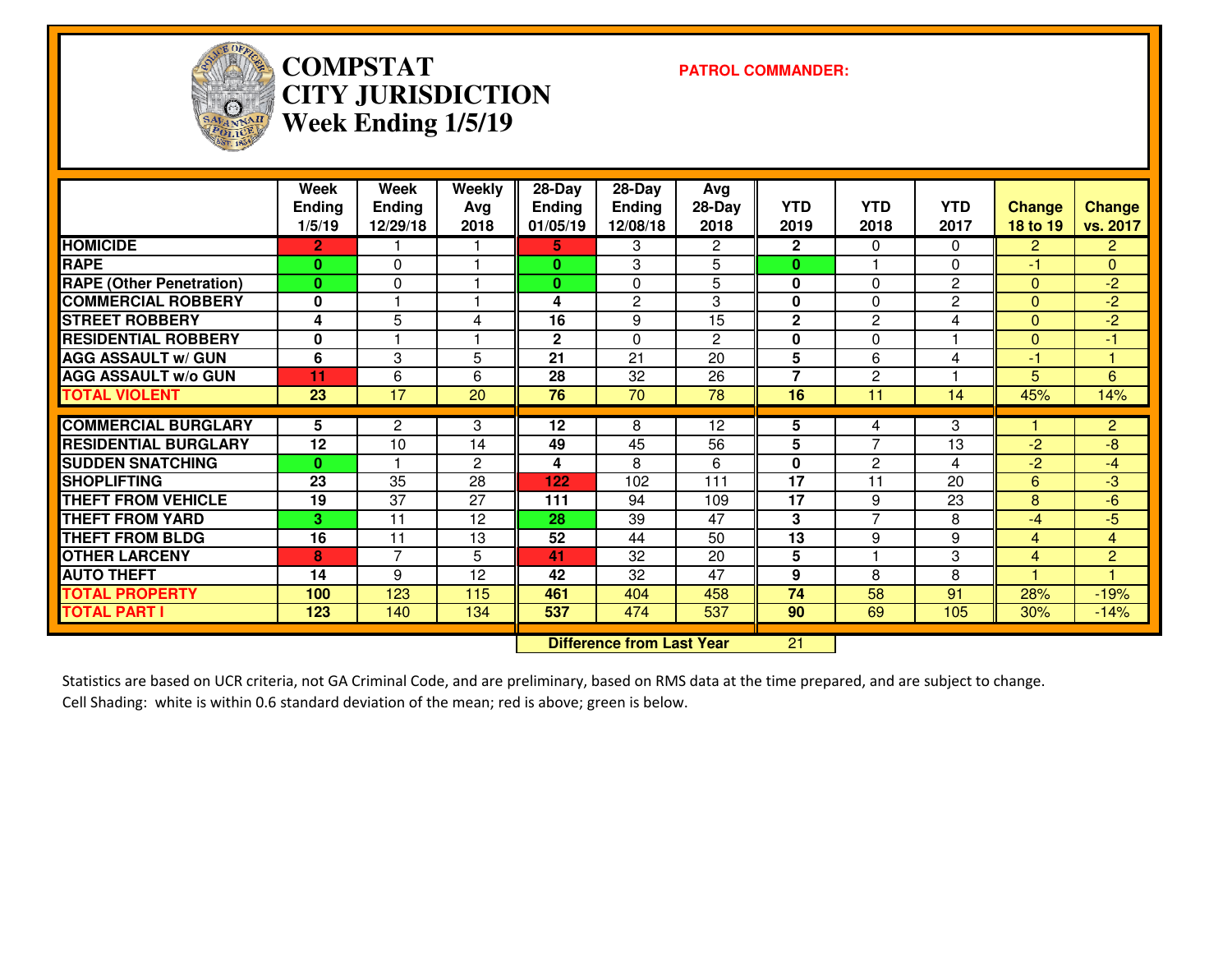

### **COMPSTATNORTH PRECINCTWeek Ending 1/5/19**

**PRECINCT COMMANDER:**

**CAPT. CARY HILL**



|                                 | Week<br><b>Ending</b><br>1/5/19 | Week<br><b>Ending</b><br>12/29/18 | <b>Weekly</b><br>Avg<br>2018 | 28-Day<br>Ending<br>01/05/19 | $28-Day$<br><b>Ending</b><br>12/08/18 | Avg<br>28-Day<br>2018 | <b>YTD</b><br>2019 | <b>YTD</b><br>2018 | <b>YTD</b><br>2017 | <b>Change</b><br>18 to 19 | <b>Change</b><br>vs. 2017 |
|---------------------------------|---------------------------------|-----------------------------------|------------------------------|------------------------------|---------------------------------------|-----------------------|--------------------|--------------------|--------------------|---------------------------|---------------------------|
| <b>HOMICIDE</b>                 | 0                               | 0                                 | $\Omega$                     | 0                            |                                       | 0                     | 0                  | 0                  | $\mathbf{0}$       | $\mathbf{0}$              | $\Omega$                  |
| <b>RAPE</b>                     | $\mathbf{0}$                    | $\Omega$                          | $\Omega$                     | $\mathbf{0}$                 |                                       |                       | 0                  | 0                  | $\Omega$           | $\Omega$                  | $\mathbf{0}$              |
| <b>RAPE (Other Penetration)</b> | $\bf{0}$                        | $\Omega$                          | $\Omega$                     | $\mathbf{0}$                 | $\Omega$                              | $\Omega$              | 0                  | 0                  | $\Omega$           | $\Omega$                  | $\mathbf{0}$              |
| <b>COMMERCIAL ROBBERY</b>       | $\bf{0}$                        | $\mathbf 0$                       | $\mathbf 0$                  | $\mathbf{0}$                 | $\Omega$                              | 0                     | $\mathbf 0$        | 0                  | $\Omega$           | $\Omega$                  | $\mathbf{0}$              |
| <b>STREET ROBBERY</b>           | и                               | $\overline{c}$                    |                              | $\overline{7}$               | 3                                     | 5                     | 1                  |                    | 3                  | $\Omega$                  | $-2$                      |
| <b>RESIDENTIAL ROBBERY</b>      | $\bf{0}$                        | 0                                 | 0                            | 0                            | $\Omega$                              | 0                     | $\mathbf{0}$       | 0                  | $\Omega$           | $\Omega$                  | $\mathbf{0}$              |
| <b>AGG ASSAULT w/ GUN</b>       | $\overline{2}$                  | $\overline{c}$                    | $\blacktriangleleft$         | 5                            | $\overline{4}$                        | 5                     | 1                  | $\overline{c}$     | и                  | $-1$                      | $\mathbf{0}$              |
| <b>AGG ASSAULT w/o GUN</b>      | $\mathbf{2}$                    |                                   | $\mathbf{2}$                 | $\overline{7}$               | 11                                    | 8                     | $\mathbf{2}$       | 0                  | $\Omega$           | $\overline{2}$            | $\overline{2}$            |
| <b>TOTAL VIOLENT</b>            | 5                               | 5                                 | 5                            | 19                           | 20                                    | 20                    | 4                  | 3                  | 4                  | 33%                       | 0%                        |
| <b>COMMERCIAL BURGLARY</b>      | $\mathbf{2}$                    | 0                                 |                              | 5                            | 2                                     | 3                     | $\mathbf{2}$       |                    |                    |                           |                           |
| <b>RESIDENTIAL BURGLARY</b>     | ٠                               | $\overline{c}$                    |                              | 3                            | 3                                     | 6                     | 1                  |                    |                    | $\Omega$                  | $\mathbf{0}$              |
| <b>SUDDEN SNATCHING</b>         | $\bf{0}$                        | 0                                 |                              | $\mathbf{0}$                 | 3                                     | 2                     | 0                  | 0                  | 0                  | $\Omega$                  | $\Omega$                  |
| <b>SHOPLIFTING</b>              | $\bf{0}$                        | 6                                 | 4                            | 12                           | 12                                    | 18                    | $\bf{0}$           | 3                  | $\overline{2}$     | -3                        | $-2$                      |
| <b>THEFT FROM VEHICLE</b>       | 3                               | 10                                | 6                            | 33                           | 24                                    | 23                    | 3                  | $\overline{c}$     | 6                  |                           | -3                        |
| <b>THEFT FROM YARD</b>          | ٠                               |                                   | 3                            | 5                            | 11                                    | 13                    | 1                  | 4                  | 4                  | -3                        | -3                        |
| <b>THEFT FROM BLDG</b>          | 3                               | $\overline{\mathbf{1}}$           | 3                            | 11                           | 10                                    | 14                    | $\mathbf{2}$       | $\mathbf{2}$       | 4                  | $\Omega$                  | 4                         |
| <b>OTHER LARCENY</b>            | 1                               | $\blacktriangleleft$              | -1                           | 10 <sub>1</sub>              | 12                                    | 6                     | 0                  |                    | $\mathbf{2}$       | $-1$                      | $-2$                      |
| <b>AUTO THEFT</b>               | $\mathbf{2}$                    | $\overline{2}$                    | 3                            | 9                            | 8                                     | 10                    | $\mathbf{2}$       |                    |                    |                           |                           |
| <b>TOTAL PROPERTY</b>           | 13                              | 23                                | 23                           | 88                           | 85                                    | 94                    | 11                 | 15                 | 18                 | $-27%$                    | $-39%$                    |
| <b>TOTAL PART I</b>             | 18                              | 28                                | 28                           | 107                          | 105                                   | 114                   | 15                 | 18                 | 22                 | $-17%$                    | $-32%$                    |
|                                 |                                 |                                   |                              |                              | <b>Difference from Last Year</b>      |                       | $-3$               |                    |                    |                           |                           |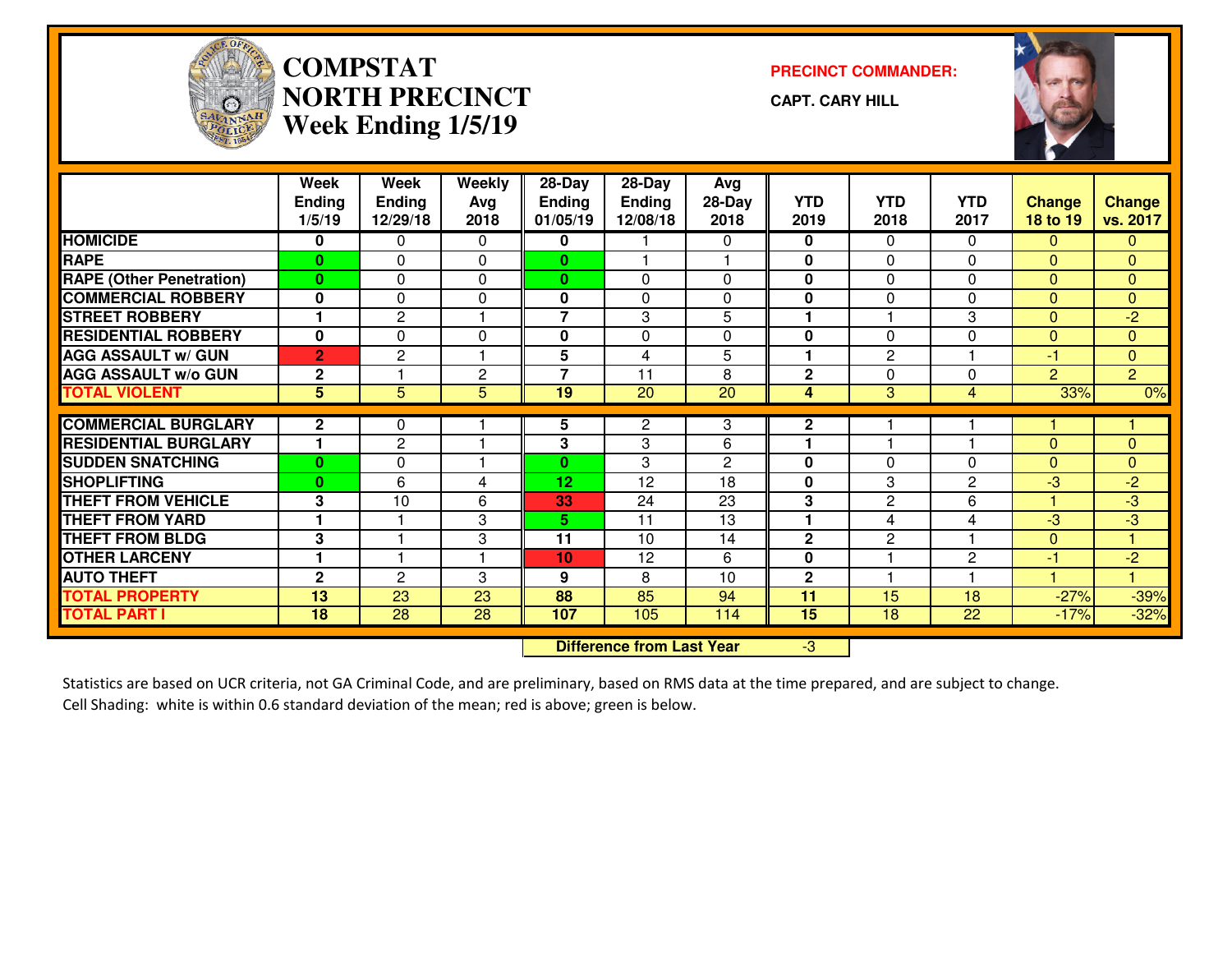

#### **COMPSTATCENTRAL PRECINCTWeek Ending 1/5/19**

**PRECINCT COMMANDER:**

**CAPT. BEN HERRON**



|                                       | Week<br><b>Ending</b> | Week<br><b>Ending</b> | <b>Weekly</b><br>Avg | 28-Day<br><b>Ending</b> | 28-Day<br>Ending | Avg<br>28-Day   | <b>YTD</b>   | <b>YTD</b>     | <b>YTD</b>     | <b>Change</b>  | <b>Change</b>  |
|---------------------------------------|-----------------------|-----------------------|----------------------|-------------------------|------------------|-----------------|--------------|----------------|----------------|----------------|----------------|
|                                       | 1/5/19                | 12/29/18              | 2018                 | 01/05/19                | 12/08/18         | 2018            | 2019         | 2018           | 2017           | 18 to 19       | vs. 2017       |
| <b>HOMICIDE</b>                       |                       | 0                     | $\Omega$             | 3.                      | $\mathbf{2}$     |                 |              | 0              | $\Omega$       |                |                |
| <b>RAPE</b>                           | $\bf{0}$              | $\Omega$              | $\Omega$             | $\mathbf{0}$            | $\mathbf{0}$     |                 | $\bf{0}$     | 0              | $\Omega$       | $\Omega$       | $\mathbf{0}$   |
| <b>RAPE (Other Penetration)</b>       | $\bf{0}$              | 0                     | $\Omega$             | $\mathbf{0}$            | $\mathbf{0}$     |                 | $\bf{0}$     | 0              |                | $\Omega$       | -1             |
| <b>COMMERCIAL ROBBERY</b>             | $\mathbf 0$           | $\Omega$              | $\Omega$             | 1.                      | $\Omega$         |                 | $\bf{0}$     | 0              | $\Omega$       | $\Omega$       | $\mathbf{0}$   |
| <b>STREET ROBBERY</b>                 | $\overline{2}$        |                       | -1                   | 4                       | 5                | 5               | 1            |                |                | $\Omega$       | $\Omega$       |
| <b>RESIDENTIAL ROBBERY</b>            | $\mathbf 0$           | $\Omega$              | 0                    | 0                       | $\mathbf 0$      |                 | $\mathbf 0$  | 0              | $\Omega$       | $\Omega$       | $\mathbf{0}$   |
| <b>AGG ASSAULT w/ GUN</b>             | 3                     |                       | $\mathbf{2}$         | $\overline{7}$          | 2                | $\overline{7}$  | 3            | 0              |                | 3              | $\overline{2}$ |
| <b>AGG ASSAULT w/o GUN</b>            | 4                     |                       | $\overline{c}$       | 9                       | 14               | $\overline{7}$  | 0            |                | $\Omega$       | $-1$           | $\Omega$       |
| <b>TOTAL VIOLENT</b>                  | 10                    | 3                     | 5                    | 24                      | $\overline{23}$  | 22              | 5            | $\overline{c}$ | 3              | 150%           | 67%            |
|                                       |                       |                       |                      |                         |                  |                 |              |                |                |                |                |
| <b>COMMERCIAL BURGLARY</b>            | 0                     |                       |                      | $\mathbf{2}$            | 0                | 3               | 0            |                |                | -1             | -1             |
| <b>RESIDENTIAL BURGLARY</b>           | 3                     | 3                     | 4                    | 14                      | 9                | 15              | $\mathbf{2}$ | 0              | $\overline{c}$ | 2              | $\Omega$       |
| <b>SUDDEN SNATCHING</b>               | $\mathbf 0$           | 0                     | 0                    | 0                       | 3                |                 | $\mathbf 0$  | 0              | $\Omega$       | $\Omega$       | $\Omega$       |
| <b>SHOPLIFTING</b>                    | 5                     |                       | 4                    | 17                      | 12               | 17              | 3            |                | 4              | $\overline{2}$ | -1             |
| <b>THEFT FROM VEHICLE</b>             |                       | 5                     | $\overline{7}$       | 15                      | $\overline{21}$  | $\overline{26}$ | $\bf{0}$     | 2              | 6              | $\overline{2}$ | $-6$           |
| <b>THEFT FROM YARD</b>                | $\mathbf 2$           | 6                     | 4                    | 11                      | 17               | 16              | $\mathbf 2$  |                | 3              |                | $-1$           |
| <b>THEFT FROM BLDG</b>                | 4                     | $\overline{c}$        | 3                    | 13                      | 10               | 13              | 3            | 3              |                | $\Omega$       | $\overline{2}$ |
| <b>OTHER LARCENY</b>                  | 5                     | 4                     |                      | 16                      | 8                | 5               | 3            | 0              |                | 3              | $\overline{2}$ |
| <b>AUTO THEFT</b>                     | 5                     | $\Omega$              | 4                    | 11                      | 11               | 14              | $\mathbf{2}$ | $\overline{2}$ | $\overline{2}$ | $\Omega$       | $\mathbf{0}$   |
| <b>TOTAL PROPERTY</b>                 | 25                    | 22                    | 27                   | 99                      | 91               | 109             | 15           | 10             | 20             | 50%            | $-25%$         |
| <b>TOTAL PART I</b>                   | 35                    | 25                    | 33                   | 123                     | 114              | 131             | 20           | 12             | 23             | 67%            | $-13%$         |
| <b>Difference from Last Year</b><br>8 |                       |                       |                      |                         |                  |                 |              |                |                |                |                |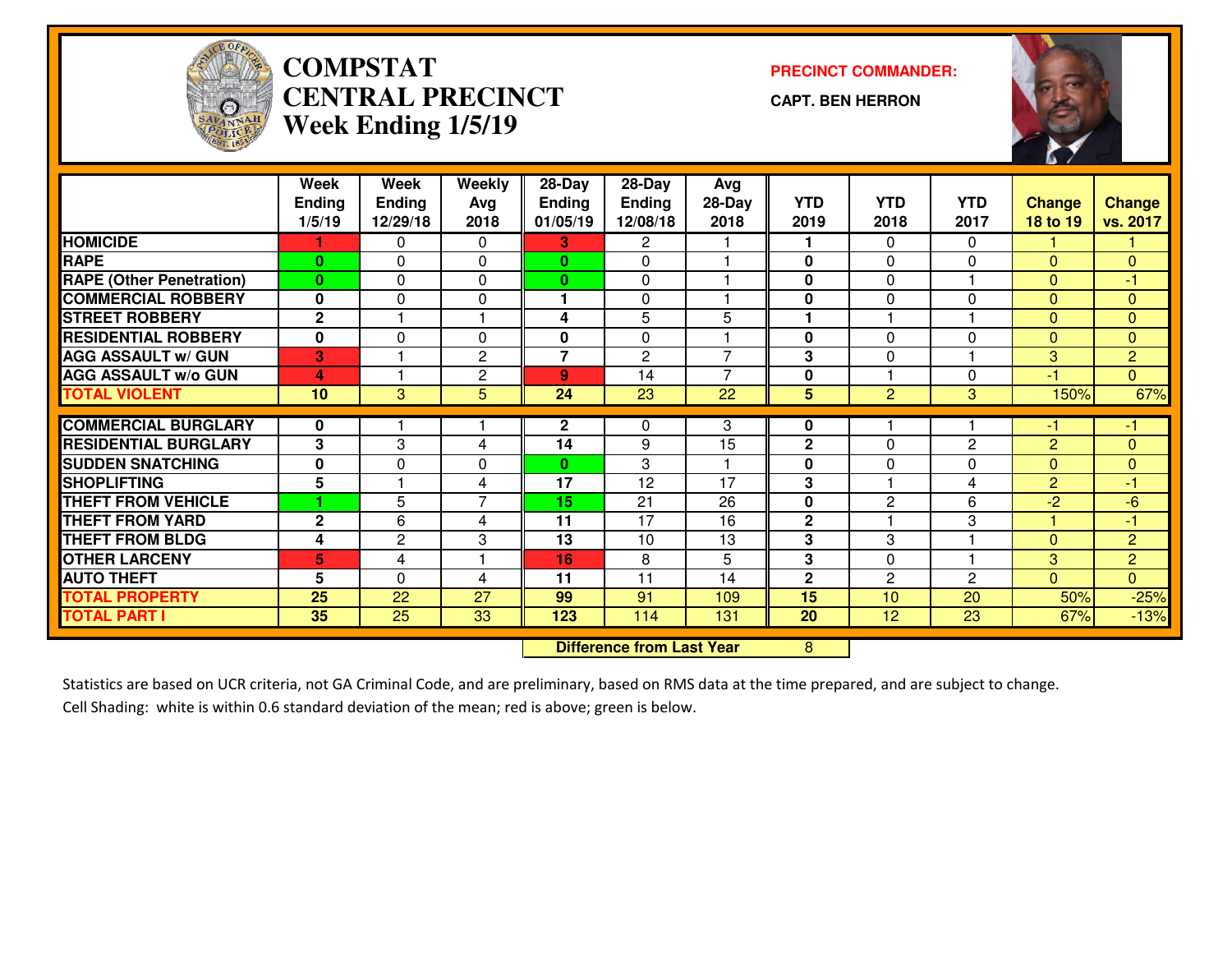

### **COMPSTATSOUTH PRECINCTWeek Ending 1/5/19**

**PRECINCT COMMANDER:**

**CAPT. MICHELLE HALFORD**



|                                 | Week<br><b>Ending</b><br>1/5/19 | Week<br><b>Ending</b><br>12/29/18 | Weekly<br>Avg<br>2018 | 28-Day<br><b>Ending</b><br>01/05/19 | 28-Day<br><b>Ending</b><br>12/08/18 | Avg<br>$28-Day$<br>2018 | <b>YTD</b><br>2018 | <b>YTD</b><br>2018 | <b>YTD</b><br>2017 | <b>Change</b><br>18 to 19 | <b>Change</b><br>vs. 2017 |
|---------------------------------|---------------------------------|-----------------------------------|-----------------------|-------------------------------------|-------------------------------------|-------------------------|--------------------|--------------------|--------------------|---------------------------|---------------------------|
| <b>HOMICIDE</b>                 |                                 | 0                                 | $\Omega$              | 1.                                  | 0                                   | 0                       |                    | 0                  | $\Omega$           |                           |                           |
| <b>RAPE</b>                     | $\mathbf{0}$                    | 0                                 | $\Omega$              | $\bf{0}$                            | 2                                   |                         | 0                  | 0                  | $\Omega$           | $\Omega$                  | $\Omega$                  |
| <b>RAPE</b> (Other Penetration) | $\mathbf{0}$                    | 0                                 | $\Omega$              | $\mathbf{0}$                        | $\mathbf{0}$                        |                         | $\bf{0}$           | 0                  | $\Omega$           | $\Omega$                  | $\Omega$                  |
| <b>COMMERCIAL ROBBERY</b>       | 0                               |                                   | $\Omega$              | 3                                   | 2                                   |                         | $\bf{0}$           | 0                  |                    | $\Omega$                  | $-1$                      |
| <b>STREET ROBBERY</b>           | $\bf{0}$                        | 0                                 |                       | 1                                   | $\mathbf{0}$                        | 3                       | $\bf{0}$           | 0                  | $\Omega$           | $\Omega$                  | $\Omega$                  |
| <b>RESIDENTIAL ROBBERY</b>      | 0                               | 0                                 | $\mathbf{0}$          | 1                                   | $\mathbf{0}$                        |                         | $\bf{0}$           | 0                  | $\Omega$           | $\Omega$                  | $\mathbf{0}$              |
| <b>AGG ASSAULT W/ GUN</b>       | $\mathbf 0$                     | 0                                 | 1                     | 4                                   | 3                                   | $\overline{c}$          | $\bf{0}$           | 0                  | $\Omega$           | $\Omega$                  | $\Omega$                  |
| <b>AGG ASSAULT w/o GUN</b>      | 3                               | $\overline{c}$                    | 1                     | 6                                   | 3                                   | 4                       | 3                  | 0                  | $\Omega$           | 3                         | 3                         |
| <b>TOTAL VIOLENT</b>            | 4                               | 3                                 | 3                     | 16                                  | 10                                  | 14                      | 4                  | $\Omega$           |                    | #DIV/0!                   | 300%                      |
| <b>COMMERCIAL BURGLARY</b>      | $\mathbf{2}$                    |                                   |                       | 4                                   | 6                                   | 5                       | $\mathbf{2}$       | 2                  |                    | $\mathbf{0}$              |                           |
| <b>RESIDENTIAL BURGLARY</b>     |                                 |                                   | 4                     | 8                                   | 16                                  | 15                      | 1                  |                    | 4                  | $\Omega$                  | -3                        |
| <b>SUDDEN SNATCHING</b>         | 0                               | $\Omega$                          | $\Omega$              | 1                                   |                                     |                         | $\bf{0}$           | 0                  | 4                  | $\Omega$                  | $-4$                      |
| <b>SHOPLIFTING</b>              | 13                              | 24                                | 13                    | 72                                  | $\overline{57}$                     | 53                      | 10                 | 4                  | 11                 | 6                         | -1                        |
| <b>THEFT FROM VEHICLE</b>       | 6                               | 5                                 | 8                     | 20                                  | 20                                  | 31                      | 6                  | 4                  | $\overline{7}$     | 2                         | -1                        |
| <b>THEFT FROM YARD</b>          | $\bf{0}$                        |                                   | $\overline{c}$        | 3                                   | 6                                   | 8                       | $\mathbf 0$        |                    |                    | $-1$                      | -1                        |
| <b>THEFT FROM BLDG</b>          | 5                               | 4                                 | 3                     | 15                                  | 16                                  | 12                      | 5                  | $\overline{c}$     | $\overline{7}$     | 3                         | $-2$                      |
| <b>OTHER LARCENY</b>            | 1                               |                                   | 1                     | 5                                   | 2                                   | 3                       | 1                  | 0                  | 0                  |                           | и                         |
| <b>AUTO THEFT</b>               | 3                               | 5                                 | 3                     | 12                                  | $\overline{7}$                      | 11                      | 1                  | 3                  |                    | $-2$                      | $\mathbf{0}$              |
| <b>TOTAL PROPERTY</b>           | 31                              | 42                                | 35                    | 140                                 | 131                                 | 140                     | 26                 | 17                 | 36                 | 53%                       | $-28%$                    |
| <b>TOTAL PART I</b>             | 35                              | 45                                | 39                    | 156                                 | 141                                 | 154                     | 30                 | 17                 | 37                 | 76%                       | $-19%$                    |
|                                 |                                 | <b>Difference from Last Year</b>  |                       | 13                                  |                                     |                         |                    |                    |                    |                           |                           |